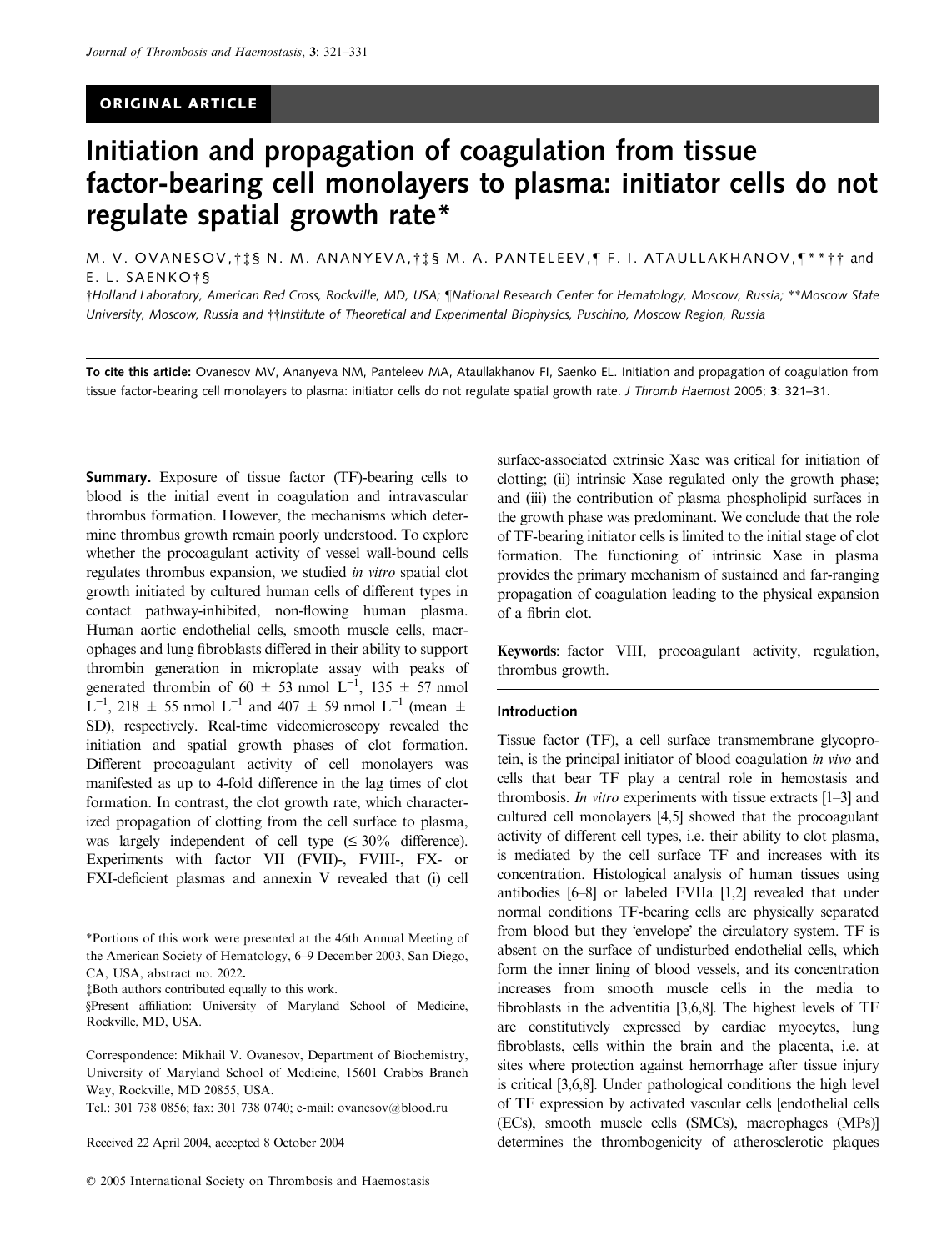[2,9] and malignant tumors [1,10] and ultimately leads to intravascular fibrin deposition and thrombus formation.

While the role of TF in the initiation of coagulation is well established, the regulation of thrombus propagation by TF-bearing cells of the damaged vessel wall remains poorly understood. Exposure of TF to blood is immediately followed by the formation of a complex between TF and factor VIIa (FVIIa) (extrinsic Xase) that activates both FX and FIX leading to generation of thrombin and fibrin on the surface of TF-bearing cells. To what extent the factors generated on the surface of initiator cells regulate expansion of thrombus is a subject of debate, because the contribution of vessel wallmediated reactions may be limited by several possible mechanisms. First, FXa generated by extrinsic Xase is rapidly inactivated by antithrombin and tissue factor pathway inhibitor [11,12]. Secondly, there is a high affinity binding between thrombin and fibrin and thus the formed fibrin clot may limit diffusion of thrombin from the cell surface [13,14]. Thirdly, blood flow dilutes activated coagulation factors and may effectively limit their diffusion [15]. Also, deposition of bloodborne' TF from flowing blood may support FIX and FX activation on the luminal surface of a growing thrombus independently of TF-bearing cells [16,17]. However, it remains unknown which of these mechanisms is operative *in vivo*. In particular, the relationship between the concentration of vessel wall-bound TF and the rate of thrombus growth has not been investigated.

The present study was designed to explore the role of the procoagulant activity of vessel wall-bound cells in thrombus growth. In our in vitro model, the clotting was initiated by various human TF-expressing cells, and expansion of clotting was monitored by a real-time videomicroscopy system, which we have described previously [18]. To highlight the contribution of the cell monolayer-mediated reactions, the clotting was studied in platelet-free plasma in the absence of flow. We found that even under these favorable conditions the initiator cells regulate the initiation but not the rate of clot growth. Experiments with coagulation factor deficient plasmas revealed that the primary mechanism of clot expansion is provided by the intrinsic (FIXa/FVIIIa) Xase complex in plasma. These results further indicate that the intrinsic pathway of blood coagulation may be a target for an effective and safe antithrombotic therapy.

## Materials and methods

#### **Materials**

Plasma-derived FVIII was purified as described previously [19]. Plasma-derived FVII, activated FVII and corn trypsin inhibitor (CTI) were purchased from Enzyme Research Laboratories (South Bend, IN, USA). Human recombinant TF was purchased from Baxter (Innovin®, Deerfield, IL, USA); annexin V from Medical and Biological Laboratories (Nagano, Japan); and fluorogenic thrombin substrate Z-GGR-AMC from Bachem (Torrance, CA, USA). Human thrombin,

D-Phe-Pro-Arg chloro-chloro-methylketone, lactic acid and AMC were from Sigma (St Louis, MO, USA). Inhibitory monoclonal antibody to TF (no. 4509) and Actichrome® TF chromogenic activity kit were from American Diagnostica Inc (Stamford, CT, USA). Frozen human pooled FVII, FVIII, FX, FXI and fibrinogen congenitally deficient plasmas and normal standard plasma, all obtained by apheresis procedure, were from George King Bio-Medical, Inc. (Overland Park, KS, USA).

#### Cell culture

Primary cultures of human aortic SMCs, human aortic ECs and human fetal lung fibroblasts (LFs) were purchased from Cambrex (Walkersville, MD, USA) and were used at passages 4–10. Cell monolayers were grown to 60–80% confluence in 96-well microtiter plates and on treated polyethylene terephtalate slips placed on the bottom of 12-well plates as previously described [18]. SMCs, ECs and LFs were propagated in SmGM-2 BulletKit complete medium supplemented with 10% fetal bovine serum (FBS, Cambrex), in EGM-2 BulletKit supplemented with  $2\%$  FBS and in FGM-2 BulletKit supplemented with  $2\%$  FBS, respectively, at 37 °C.

Human monocytes were isolated from mononuclear leukocyte preparations obtained by apheresis procedure performed under an approved Institutional Review Board protocol. The population of monocytes was enriched to 97% by positive selection on CD14 beads (Miltenyi, Auburn, CA, USA). Differentiation of monocytes into macrophages was promoted by addition of macrophage colony-stimulating factor (Sigma) in X-VIVO 15 growth medium (Cambrex) supplemented with 10% FBS [20]. Cells were seeded at  $10^4$  cells cm<sup>2</sup>.

One day prior to experiments, cells were transferred to corresponding serum-free [for ECs, MPs and LFs] or lowserum (0.5% FBS for SMCs) medium. In some experiments, cells were preincubated with annexin V (100–500 nmol  $L^{-1}$ ), anti-TF antibody (50  $\mu$ g mL<sup>-1</sup>) or FVIIa (25 pmol L<sup>-1</sup> – 1.7 µmol  $L^{-1}$ ) in washing buffer [10 mmol  $L^{-1}$  HEPES, 137 mmol  $L^{-1}$  NaCl, 4 mmol  $L^{-1}$  KCl, 2.5 mmol  $L^{-1}$  CaCl<sub>2</sub>, 11 mmol  $L^{-1}$  alpha-D-glucose, 1 mg m $L^{-1}$  bovine serum albumin (BSA)] for 40, 40 or 15 min, respectively. Cells were washed three times with washing buffer and used in experiments.

## Blood collection and plasma preparation

Normal pooled plasma (NPP, three donors) was prepared from human blood under an approved Institutional Review Board protocol, American Red Cross. Approximately 450 mL of whole blood were collected by standard phlebotomy procedure into PL146 blood packs containing CPD anticoagulant (Baxter Healthcare, Deerfield, IL, USA). Blood was centrifuged twice at 2500 g for 15 min at room temperature to remove erythrocytes and platelets. Platelet-poor plasma was additionally centrifuged at 3000  $g$  for 25 min to remove residual platelets. In some experiments, the plasma was depleted from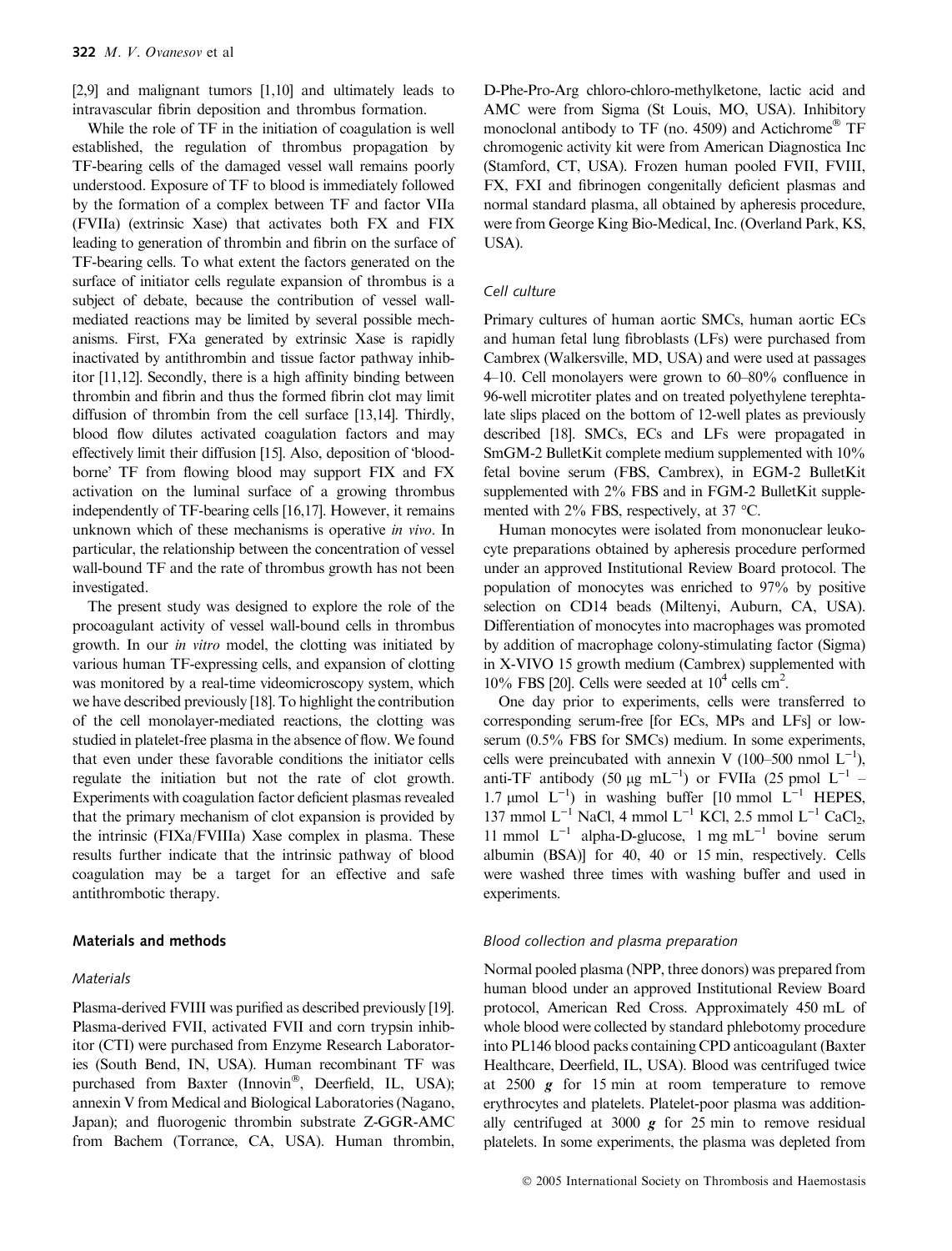remnant platelets and cell-derived microparticles by ultracentrifugation at 100 000 g for 1 h at 21 °C [21,22]. The pH of the plasma was stabilized at 7.2–7.4 by lactic acid treatment [18], and the plasma was stored at  $-80$  °C. After thawing, NPP was left to settle for 2–3 h at room temperature to avoid the effects of cold-induced contact activation of FXII and FVII [23]. Commercial frozen normal and deficient plasmas were subjected to a pH stabilizing procedure after thawing and treated similarly. Ten minutes prior to experiments, the plasmas were supplemented with CTI to a final concentration of 0.1–  $0.2 \text{ mg } \text{mL}^{-1}$ , which was a saturation inhibitory concentration in activated partial thromboplastin time (APTT) assay. In some experiments, the plasma was supplemented with FVII, FVIII, NPP, annexin V, recombinant TF or anti-TF antibody. Total dilution of plasma with all compounds was  $\leq 10\%$ .

## Thrombin and fibrin generation assays

Thrombin and fibrin generation assays were performed in parallel experiments on cell monolayers grown in 96-well plates according to Hemker et al. [24] and Nagashima [25], with some modifications. Plasma (90  $\mu$ L, 90% v/v) was supplemented with CTI (2%, final concentration 0.1–0.2 mg mL<sup>-1</sup>), fluorogenic substrate Z-GGR-AMC (1.25%, 800 µmol  $L^{-1}$ ), CaCl<sub>2</sub>  $(2.5\%$ , 20 mmol  $L^{-1}$ ) and buffer (20 mmol  $L^{-1}$  HEPES, 0.15 mol  $L^{-1}$  NaCl, 0.1% BSA, pH 7.4). The reaction was started by adding plasma to wells  $(t = 0)$ . The fluorometric measurements ( $\lambda_{ex}$  380 nm,  $\lambda_{em}$  440 nm, each 40 s) were performed in a SpectraMax Gemini XS (Molecular Devices, Sunnyvale, CA, USA) and photometric measurements (410 nm) in a SpectraMax 384 plus (Molecular Devices) microplate reader at  $37$  °C. Thrombin concentration was calculated from the rates of substrate cleavage using a calibration curve. The rate of substrate cleavage was linearly proportional to dilution of active site titrated thrombin [25] in the range of  $0.1-1200$  nmol  $L^{-1}$ . The lag time of fibrin generation was defined as the time interval required for the solution turbidity to reach the half-maximal value. The peak of thrombin concentration and fibrin generation lag time were calculated for each well independently, and the mean values for four replicates for each condition were calculated. A control experiment was performed to prove that the presence of fluorogenic substrate does not alter the sensitivity of the assays to the concentration of TF. Plasma was supplemented with varying concentrations of fluorogenic substrate, and the clotting was initiated by addition of diluted lipidated TF (Innovin). The relative ratio of thrombin peaks measured for different concentrations of TF was not dependent on the substrate concentration in the plasma (200–1600 µmol  $L^{-1}$ ).

## Spatial clot growth

Spatial parameters of clot formation were studied using lightscattering videomicroscopy system [18]. A microchamber was assembled in a 35-mm polystyrene Petri dish (Corning, NY, USA) around a 1 mm-thick microscope glass slide (Fisher,

Vernon Hills, IL, USA) fixed to its bottom. The glass slide edge, which formed a vertical wall of a chamber, was wrapped around with a cell-coated polyethylene terephtalate slip and covered with a piece of black polystyrene which formed the upper surface of the microchamber. Recalcified  $(CaCl<sub>2</sub>,$ 20 mmol  $L^{-1}$  final concentration) human plasma was transferred into the assembled chamber  $(t = 0)$ , and the dish was sealed and placed to a temperature-controlled water jacket (37 °C). The microchamber was illuminated from below with red light-emitting diodes (L-1543-E, peak wavelength 660 nm; Kingbright, Tokyo, Japan) at 135° to the direction of recording. The light-scattering image from a  $7.2 \times 5.4$ -mm microchamber area was recorded every 30 s by OS-75D camera (Mintron Enterprise, Hsinchuang, Taiwan) coupled to a EZ98 framegrabber (Lifeview Inc., Freemont, CA, USA) and processed as described below.

## Image processing

The parameters of spatial clot formation were determined from the experimental image series as described in [18,26]. Briefly, clot formation in the microchamber was considered as a process spatially separated into the initiation and growth phases. The initiation phase was defined as the kinetics of fibrin formation in the close vicinity to the cell monolayer. A 0.2 mm  $\times$  0.2 mm area adjacent to the cell surface was selected on the first frame, and the mean light scattering intensity within this square area was plotted vs. time. From this plot the lag time of clot formation was defined as the time interval required for the mean light scattering intensity to reach the half-maximal value. The growth phase of clot formation was characterized by the rate at which the fibrin network extends away from the cell monolayer. For every frame, the clot size was determined as a distance between the initiator cells and the edge of the clot (the clot edge was defined as the point where the light scattering intensity was equal to the half-maximal value [18]). Then, the steady-state rate of clot growth was derived from the clot size vs. time curve as a mean rate in the range of 10–35 min following the onset of clotting. The described measurements were performed in three different parts of image for each set of experimental images.

## Results

## Different procoagulant activity of cell monolayers

For studies of the regulation of clot growth by TF-bearing cells (initiator cells), we cultured intravascular and extravascular cell types, which were previously shown to express markedly different levels of TF. We characterized the procoagulant activity of human aortic ECs (minimal TF expression [1,6,27]), SMCs and MPs (medium TF expression [7,27]) and LFs (highest TF expression [3,4,6,8]) by the ability of cell monolayers to induce thrombin generation and coagulation in human plasma containing a fluorogenic substrate for thrombin. Figure 1 depicts a representative microplate assay experiment showing time courses of generation of free thrombin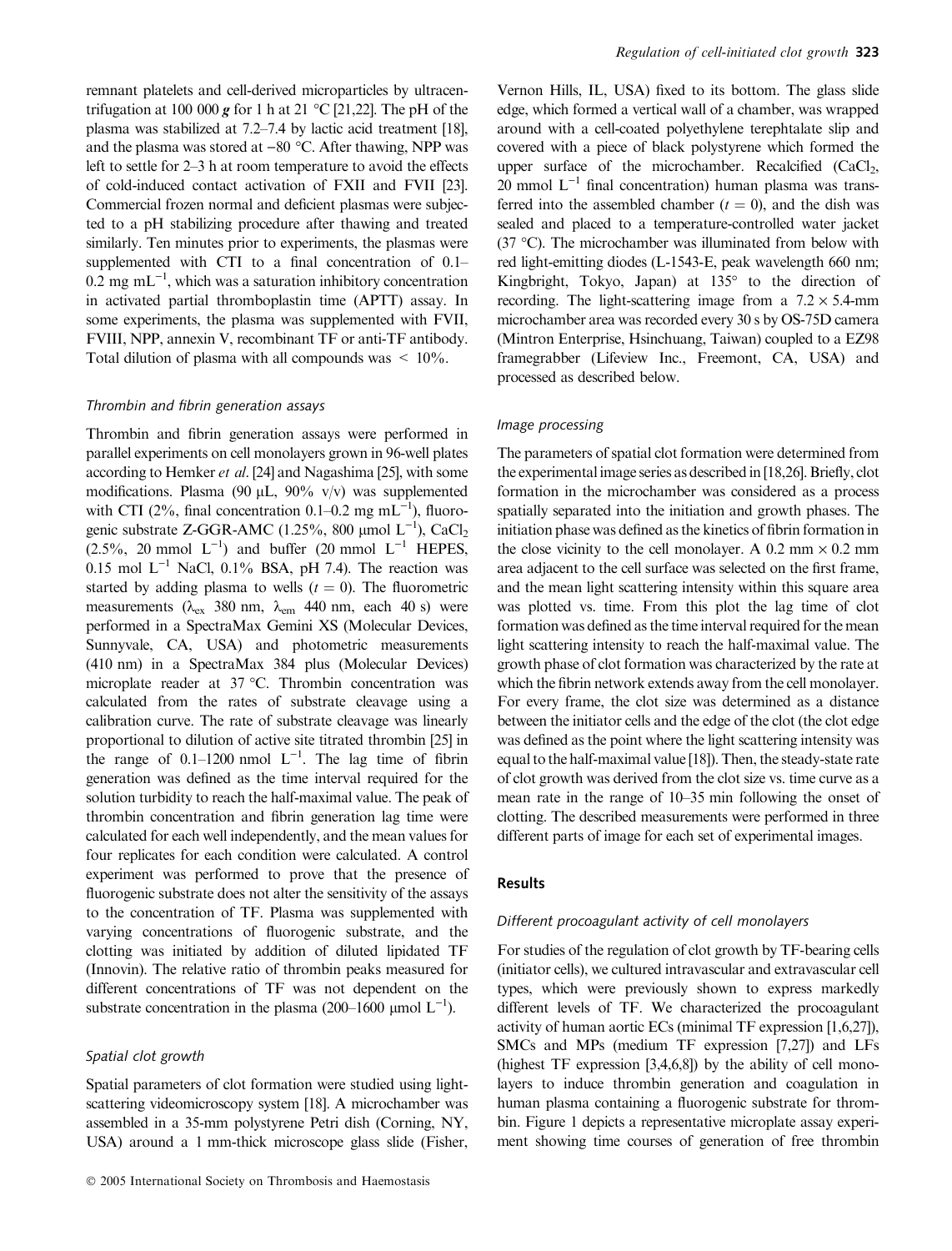

Fig. 1. Assessment of procoagulant activity of cell monolayers. CTIinhibited human normal pooled plasma containing fluorogenic substrate for thrombin (ZGGR-AMC) was brought into contact with monolayers of human LFs  $(\bullet)$ , MPs  $(\circ)$ , aortic SMCs  $(\blacktriangle)$  and ECs  $(\triangle)$  grown in microtiter plates. Thrombin generation (a) and fibrin formation (b) were monitored in parallel experiments on photometric and fluorometric readers as described in Materials and methods. Symbols correspond to each fifth point from kinetic data (mean  $\pm$  SD,  $n = 3$ ). Figure is representative of four to eight independent experiments for each condition.

(Fig. 1a) and fibrin formation (Fig. 1b). The contact of plasma with cells initiated thrombin generation, the rate of which was maximal with LFs and minimal with ECs. Time-to-peak

thrombin concentration was significantly different between LFs (15.2  $\pm$  0.9 min, mean  $\pm$  SD,  $n = 4$ ), MPs (36.3  $\pm$ 10.4 min) and ECs  $(65.6 \pm 12.3 \text{ min})$ , while there was no significant difference between MPs and SMCs (see Table 1). Peak thrombin concentration also depended on the cell type, with LFs and ECs showing the highest (407  $\pm$  59 nmol L<sup>-1</sup>) and the lowest  $(60 \pm 53 \text{ nmol L}^{-1})$  levels of thrombin, respectively (see Table 1). The specificity of these assays to the TF-mediated procoagulant activity (PCA) was confirmed by a virtual absence of coagulation on SMCs and MPs when FVII-deficient plasma was used instead of normal pooled plasma (data not shown).

As follows from the comparison of Fig. 1a and b, the lag times of clot formation correlated inversely with peak thrombin concentrations. The shortest and the longest lag times were registered for LFs and ECs  $(4.2 \pm 0.8 \text{ min}$  vs.  $43.1 \pm$ 11.7 min, respectively) in accordance with their highest and lowest thrombin-generating activities (see Table 1).

# Procoagulant activity of cell monolayers has a minor effect on clot growth

Growth of the fibrin clot from various cell monolayers into non-flowing human normal plasma was monitored in real-time using light-scattering videomicroscopy [18]. To ensure that coagulation was induced exclusively by the TF-bearing cell surface, plasma was supplemented with CTI, an inhibitor of the contact pathway. Significant suppression of contact-driven coagulation was confirmed by the absence of clotting during a 30-min interval in control experiments under the same conditions in the absence of cells (data not shown).

Typical light scattering images of spatial clot growth are presented in Fig. 2a. For the characterization of coagulation events occurring on the cell surface, we monitored an increase in the light scattering in 0.2 mm square areas immediately adjacent to the cell monolayer. The kinetics of clotting on the cell surface (Fig. 2b) was similar to that observed in the fibrin generation microplate assay (Fig. 1b). The lag time was used as a parameter describing the initiation phase of spatial clot growth (Table 1). The shortest lag time was observed for LFs  $(3.1 \pm 0.1 \text{ min}, \text{mean} \pm \text{SD}, n = 3)$  and the longest lag time

Table 1 Effect of cell monolayer PCA on parameters of clotting in microplate and clot growth assays

|             | Microplate assays                     |                                          |                                           | Clot growth                        |                                                |
|-------------|---------------------------------------|------------------------------------------|-------------------------------------------|------------------------------------|------------------------------------------------|
|             | Fibrin generation<br>lag time, min*** | Peak thrombin<br>activity, nmol $L^{-1}$ | Time-to-peak of<br>thrombin activity, min | Clot formation lag<br>time, min*** | Clot growth rate,<br>$\mu$ m min <sup>-1</sup> |
| LFs         | $4.2 \pm 0.8$                         | $407 \pm 59$                             | $15.2 \pm 0.9$                            | $3.1 \pm 0.1$                      | $39.4 \pm 4.0$                                 |
| MPs         | $7.6 \pm 1.1*$                        | $218 \pm 55^*$                           | $36.3 \pm 10.4^*$                         | $5.5 \pm 1.0^*$                    | $35.2 \pm 3.8$ **                              |
| <b>SMCs</b> | $9.6 \pm 3.0^*$                       | $135 \pm 57^*$                           | $41.4 \pm 8.3^*$                          | $4.8 \pm 1.9$                      | $35.5 \pm 1.7**$                               |
| ECs         | $43.1 \pm 11.7^*$                     | $60 \pm 53*$                             | $65.6 \pm 12.3^*$                         | $11.6 \pm 6.1$ **                  | $29.5 \pm 3.4**$                               |

Parameters of fibrin and thrombin generation and of clot growth were determined as described in Materials and methods. For each parameter, mean  $\pm$  SD for independent experiments ( $n = 4-8$ ) is shown. \*,\*\* Differences between LFs and other cells were assessed by unpaired t-test with P-values of  $\leq 0.003$  (\*) and  $\leq 0.03$  (\*\*). ECs were significantly different from MPs (P  $\leq 0.03$ ). \*\*\* Control microplate experiment with varying plasma sample volume revealed the dependence of the lag time on the ratio of plasma volume to the cell monolayer surface. This ratio was higher in a microtiter well than in a microchamber, thus accounting for longer lag times in microplate assays in comparison with the clot growth experiments.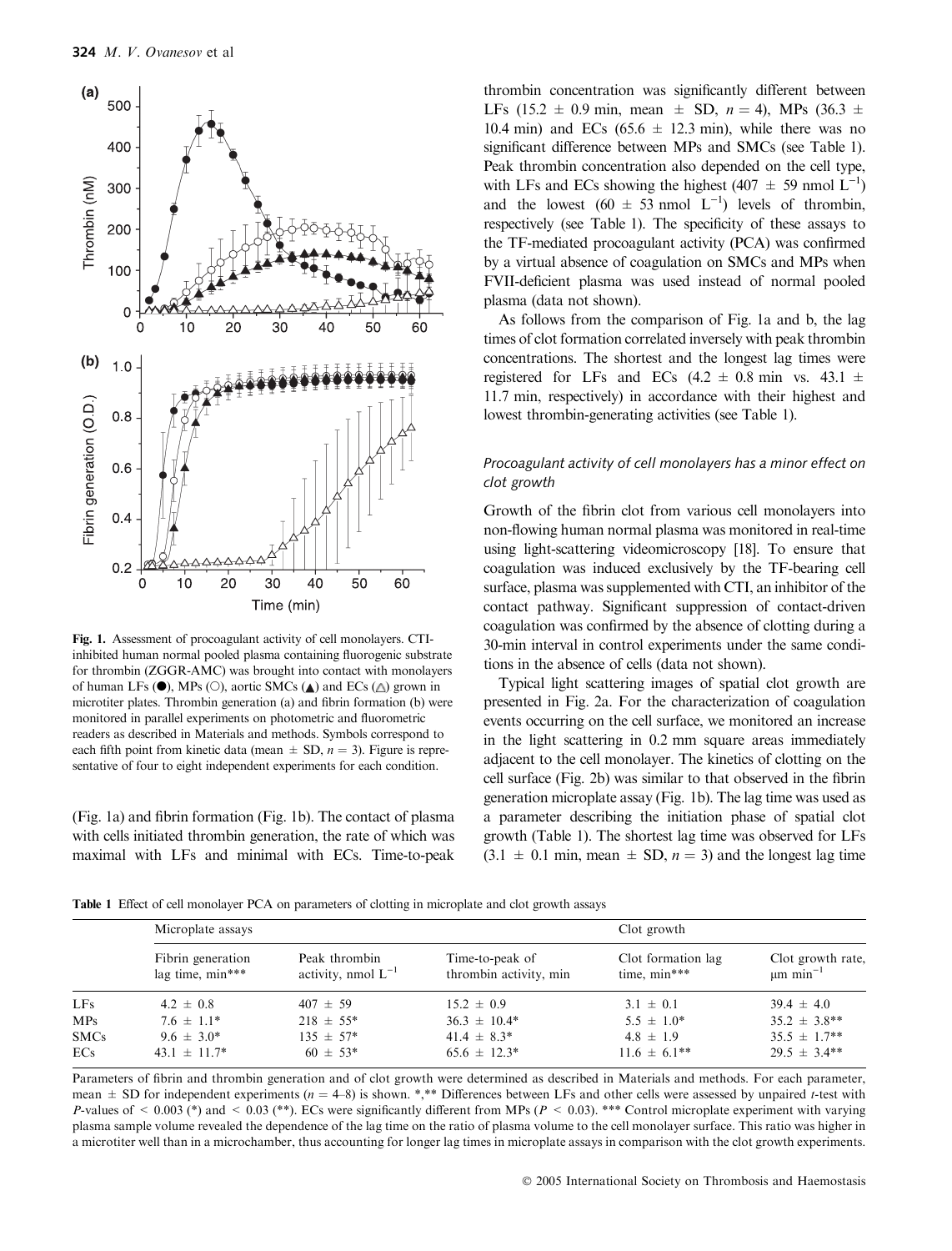for ECs (11.6  $\pm$  6.1 min) that is consistent with the procoagulant activity of the initiator cells.

Growth of the fibrin clot from the cell monolayers into the plasma volume was characterized by an increase of clot size



Fig. 2. Effect of cell procoagulant activity on spatial clot growth in normal plasma. CTI-inhibited plasma was brought into contact with monolayers of human LFs, MPs, aortic SMCs and ECs grown on polyethylene terephtalate slips. (a) Light-scattering time-lapse images of clot growth initiated by indicated cell monolayers. Cell-coated slip is seen as a vertical black strip on the left side of each image. For visualization, light-scattering data [about 120 arbitrary units (arb. u.) of digital brightness] were linearly extended to full grayscale range (256 arb. u.) uniformly for each image in set. Bar: 1 mm. (b) Initiation phase of clot formation. Light-scattering in the 0.2 mm  $\times$  0.2 mm area adjacent to the cell monolayer [example shown in the first frame of (a)] plotted vs. time. (c) Growth phase. Clot size is plotted vs. time. The symbols in (b) and (c):  $(\bullet)$  – LFs (O) – MPs ( $\blacktriangle$ ) –  $SMCs (\triangle) - ECs$ . Symbols correspond to each fifth point from kinetic data (mean  $\pm$  SD,  $n = 3$ ). Figure is representative of four to eight independent experiments for each condition.

plotted vs. time (Fig. 2c). As evidenced from the slopes of the curves, the initial clot growth rate depended on the procoagulant activity of initiator cells, being 2-fold higher for LFs than for ECs. However, the steady-state clot growth rate in normal plasma, which was reached within 10–15 min, proved to be very close for all cell types, irrespective of their different procoagulant activity (Table 1). Thus, 3–7-fold differences in the parameters of thrombin and fibrin generation on the cell surface resulted in only a 1.3-fold difference in the rates of spatial clot growth, indicating that clot expansion is not primarily regulated by the procoagulant activity of initiator cells.

## Fibrin formation does not regulate clot growth

Previous experimental studies suggested that fibrin(ogen) may regulate the propagation of the coagulation process via a high affinity binding of generated thrombin and FXa to the formed fibrin clot [13,14]. Therefore, the limited effect of initiator cells on the clot growth rate might be attributed to the inhibition of thrombin diffusion from the cell surface by the fibrin clot. To test this mechanism, we studied clot growth in plasma containing varying concentrations of fibrinogen to model different binding capacities of clots. Clot growth was initiated by LFs, MPs and ECs in fibrinogen-deficient plasma supplemented with normal standard plasma (George King Bio-Medical, Inc.) as a source of fibrinogen. As follows from Fig. 3a, the lightscattering of the growing clots was linearly proportional to the fibrinogen concentration reflecting different densities of formed fibrin clots. The linear dependence of the clot optical density on fibrinogen concentration was further confirmed in an independent control microplate assay (Fig. 3a,  $\times$  ). For all cell types, the clot density did not affect the lag times of clot formation (Fig. 3b). Importantly, the rates of clot growth did not increase with a decrease of fibrinogen concentration to 10% of the normal plasma value (Fig. 3c). These results indicate that binding of thrombin to fibrin(ogen) can not explain the limited effect of the TF-mediated PCA on clot propagation.

# Different roles of extrinsic and intrinsic coagulation pathways in clot growth

The limited effect of PCA of initiator cells on the clot growth rate may also indicate that clot growth is governed by the coagulation reactions that are not associated with TF-bearing cells. Therefore, we studied clot growth in plasmas deficient in individual coagulation factors to identify these essential regulatory pathways.

Figure 4a shows selected frames of clot growth following contact of deficient plasmas with monolayers of MPs. The initiation of clotting was inhibited in the absence of FVII and FX but was unaffected in the absence of FVIII and FXI (Fig. 4b). The clot growth rate was reduced by 7–10-fold in FVII- and FX-deficient plasmas, by 2-fold in FVIII-deficient plasma and was only slightly reduced in FXI-deficient plasma compared to normal plasma (Fig. 4c). Thus, initiator cellindependent generation of thrombin via FXI-mediated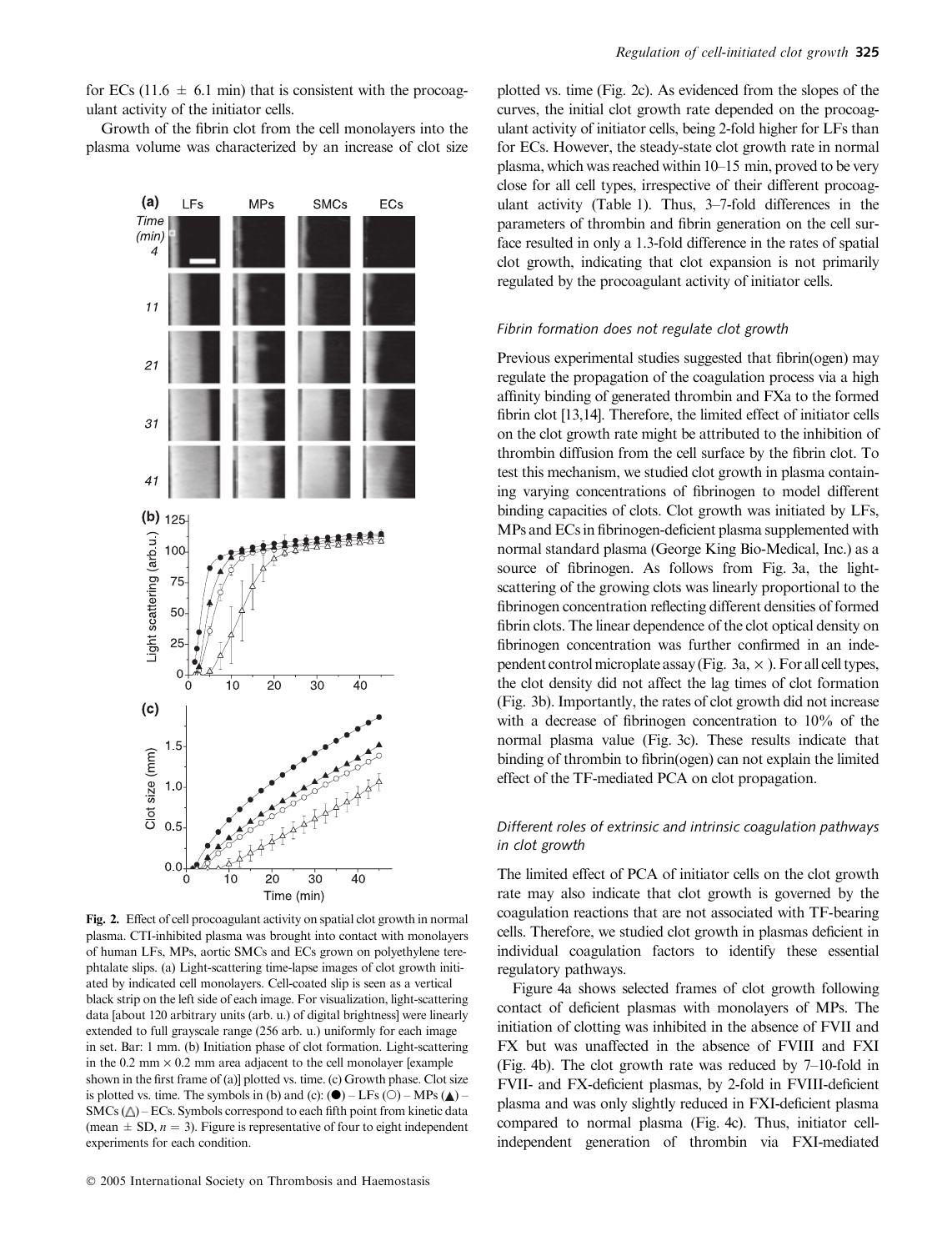

Fig. 3. Effect of fibrin(ogen) concentration on kinetics of clot growth. CTI-inhibited fibrinogen-deficient plasma (Fg concentration  $<$  15 mg dL<sup>-1</sup>) was supplemented with normal standard plasma (Fg concentration 320 mg  $dL^{-1}$ ) to provide increasing concentrations of fibrinogen. Clotting was initiated by monolayers of LFs  $(\bullet)$ , MPs  $\textcircled{c}$  and ECs  $(\triangle)$ . (a) Effect of fibrinogen concentration on the light-scattering of growing fibrin clots 40 min after initiation of clotting.  $(x)$  – optical density of fibrin clot in control microplate experiment with plasma mixed with diluted thromboplastin (1 : 20 000). (b, c) Lag times and steady-state rates of clot growth; mean  $\pm$  SD.

pathways (FXIIa- or thrombin-driven activation of FXI) does not significantly contribute to clot formation in this experimental system. In contrast, the initiation of clot formation on TF-bearing cells is solely regulated by plasma components of

the extrinsic Xase complex (TF/FVIIa/FX). For spatial clot growth, components of both extrinsic and intrinsic (FIXa/ FVIIIa/FX) Xases are essential.

In recent years it has been established that plasma contains 'blood-borne' TF and this TF may support clot propagation [16]. The TF activity (measured by Actichrome TF functional assay) was comparable for healthy donor plasmas  $(7.3 \pm 2.4 \text{ pmol L}^{-1}, n = 6)$ , FVIII-deficient plasmas  $(6.1 \pm 1.6 \text{ mm})$ 0.1 pmol  $L^{-1}$ ,  $n = 2$ ) and FVII-deficient plasma (5.8  $\pm$ 0.01 pmol  $L^{-1}$ ,  $n = 1$ ), suggesting that TF content is not responsible for the decreased clot growth rate in deficient plasmas. Furthermore, preincubation of normal plasma with an inhibitory anti-TF antibody no. 4509 (50  $\mu$ g mL<sup>-1</sup>) had no effect on the clot growth rate, whereas preincubation of initiator SMCs with this antibody resulted in a 2-fold prolongation of the clotting lag time. To assess the contribution of plasma TF in clot propagation, we studied clot growth on monolayers of LFs and ECs in plasma supplemented with increasing concentrations of lipidated TF (Innovin). Exogenous TF stimulated the cell-independent clotting in plasma in a dose-dependent manner throughout the microcuvette but the initiation and growth phases of the cell-initiated clotting remained unchanged (data not shown). Collectively, these data show that plasma-associated TF does not contribute to the propagation of clotting in these experiments.

To explore specifically the contribution of initiator cellbound extrinsic Xase, we studied spatial clot growth in FVIIdeficient plasma under conditions when the TF/FVIIa complex was preassembled on the cell surface. In control experiment, no clotting was observed in normal plasma for as long as 30 min when slips without cells were preincubated with activated FVII  $(240 \text{ nmol L}^{-1}, \text{data not shown})$ . As follows from Fig. 5a, nontreated SMCs did not initiate clot formation in FVII-deficient plasma but preincubation of the cells with FVIIa restored both the initiation and the growth of fibrin clots in a dose-dependent manner. Normalization of the lag time was observed at approximately 10 nmol  $L^{-1}$  of FVIIa, which is the mean concentration of fVII in normal plasma (Fig. 5b). In another control experiment, supplementation of FVII-deficient plasma with purified FVII at  $1 \text{ U } mL^{-1}$  restored the clot growth parameters on non-treated cells to the values observed in normal plasma (Fig. 5b,c). Thus, cell surface-assembled extrinsic Xase is indispensable for the initiation of clotting on TFbearing cells and contributes to spatial clot growth.

To study the role of intrinsic Xase in spatial clot growth, we performed experiments in FVIII-deficient plasma supplemented with increasing concentrations of FVIII (Fig. 6). In accordance with the procoagulant activity of cell monolayers (Fig. 1), the clotting lag times in FVIII-deficient plasma were shortest for LFs and longest for ECs. Compensation for FVIII deficiency had no effect on the lag time values (Fig. 6a). In contrast to the initiation phase, the steady-state clot growth rate correlated with PCA of initiator cells only in the absence of fVIII being 10-fold higher for LFs compared to ECs (Fig. 6b). Compensation for FVIII deficiency led to a dose-dependent increase in the rate of clot growth for all types of initiator cells.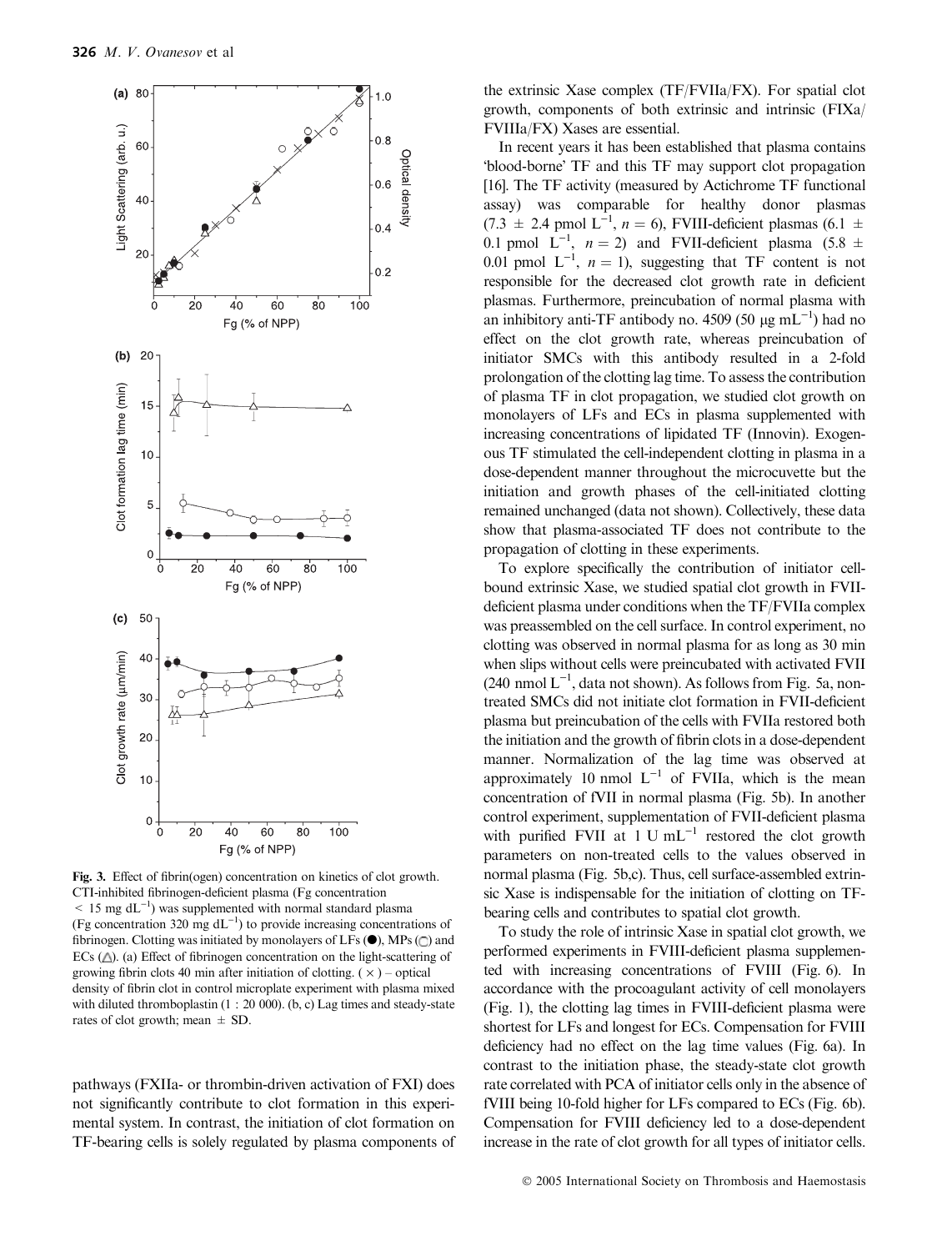

Fig. 4. Effect of deficiency of single coagulation factor on spatial clot growth. Clot growth in CTI-inhibited normal plasma and plasmas congenitally deficient in the indicated coagulation factor was initiated by monolayers of MPs. (a) Light-scattering time-lapse images of clot growth. Bar: 1 mm. (b, c) Lag times and steady-state rates of clot growth; mean  $\pm$ SD  $(n = 2)$ .



## Clot growth is regulated by plasma-associated lipid surfaces

The assembly of coagulation complexes requires a phosphatidyl serine (PS)-containing lipid surface, which is provided by



Fig. 5. Regulation of clot growth by cell-bound extrinsic Xase. Extrinsic Xase (TF/FVIIa complex) was preassembled on the surface of SMCs by preincubating cell monolayers with the indicated concentrations of FVIIa. (a) Light-scattering time-lapse images of clot growth in CTI-inhibited FVII-deficient or normal pooled plasma. Bar: 1 mm. (b, c) Lag times and steady-state clot growth rates in FVII-deficient plasma (gray bars), FVIIdeficient plasma supplemented with purified FVII (white bars) and normal pooled plasma (black bars); mean  $\pm$  SD ( $n = 2$ ).

TF-bearing cells and cells or lipid vesicles present in the circulation. To localize the surfaces that are essential for clot growth in our experimental system, we used annexin V to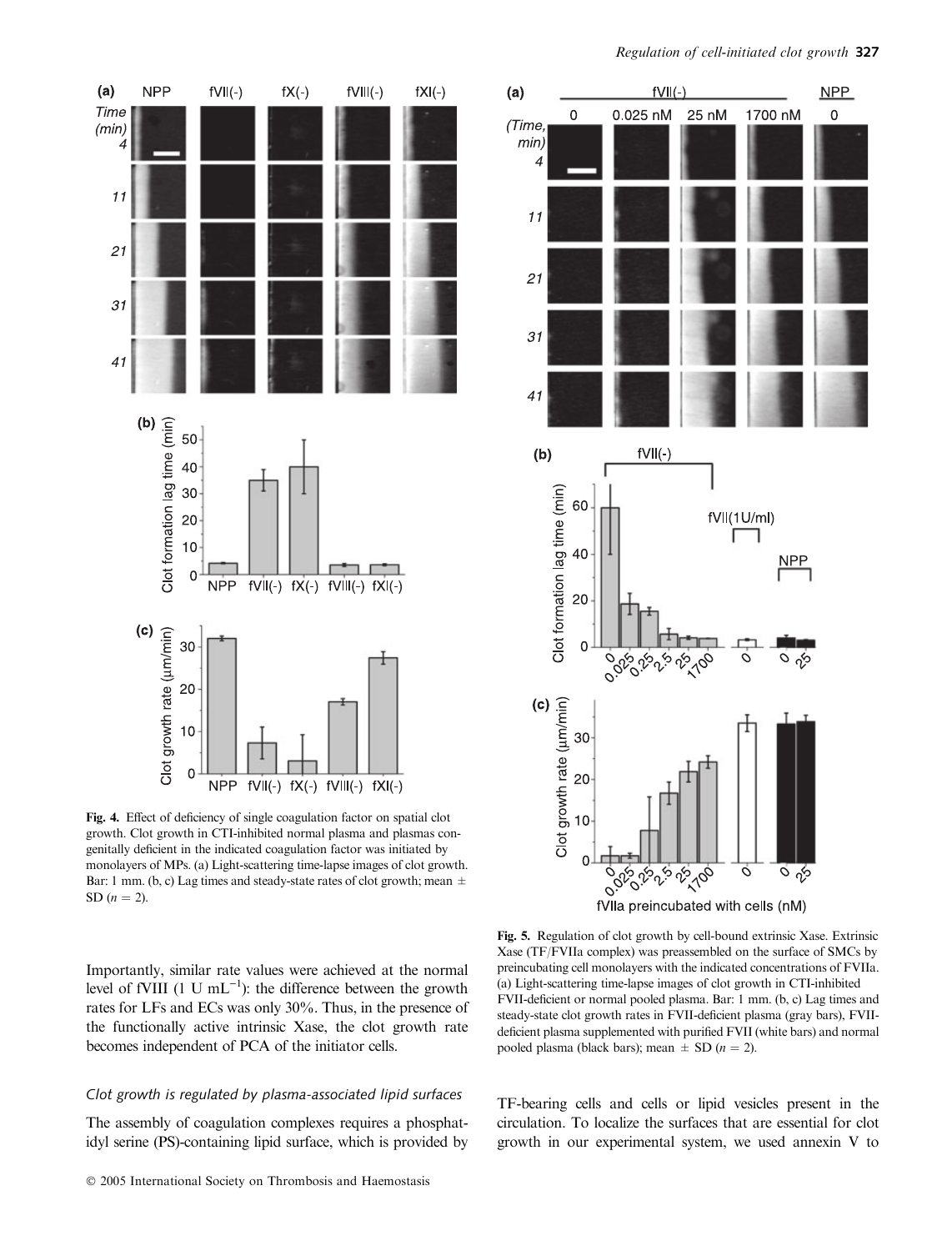

Fig. 6. Effects of fVIII level on initiation and spatial clot growth. (a, b) Dependence of lag times and steady-state rates of clot growth on FVIII concentration; mean  $\pm$  SD (*n* = 2). Clotting was initiated by monolayers of LFs  $(\bullet)$ , MPs  $(\circ)$ , SMCs  $(\bullet)$  and ECs  $(\triangle)$  in CTI-inhibited FVIIIdeficient plasma supplemented with indicated concentrations of FVIII.

selectively block PS either on cell monolayers or in plasma (Fig. 7a). Preincubation of SMC monolayers with up to 500 nmol  $L^{-1}$  of annexin V did not affect the propagation of clotting and only slightly prolonged the initiation phase (less than 1.4-fold as compared to the control non-treated cells). In contrast, preincubation of plasma with a lower concentration of annexin V (100 nmol  $L^{-1}$ ) inhibited the clot growth rate by 60% (Fig. 7a) but had a minor effect on the initiation (not shown). These results suggested the dominant role of plasma lipids in the propagation of clot growth.

In further experiments, remnant platelets and cellderived microparticles, which provide a considerable amount of phospholipids in platelet-free plasma, were sedimented by ultracentifugation [21,22]. This resulted in a significant reduction of the steady-state rate of clot growth from monolayers of LFs, SMCs and ECs. Importantly, in lipid-depleted plasma the clot growth rate correlated with PCA of the initiator cells (Fig. 7b). We conclude that spatial growth of fibrin clot is significantly supported by coagulation reactions that proceed on plasma phospholipid surfaces but not on TF-bearing cells.



Fig. 7. Role of cell monolayer- vs. plasma-associated coagulation reactions in spatial clot growth. (a) Effect of blocking of TF-bearing cell- and plasma-associated phospholipids by annexin V on the clot growth rate initiated by SMCs. Either SMC monolayer or CTI-inhibited plasma was incubated with annexin V (100 nmol  $L^{-1}$ ) for 40 min before experiment. (b) Effect of the removal of remnant platelets and cell-derived lipid microparticles on clot growth initiated by the indicated cell monolayers. Black bars: normal pooled plasma; open bars: plasma after ultracentrifugation procedure; mean  $\pm$  SD (*n* = 2).

## Discussion

In the present study we attempted to explore to what extent the procoagulant activity of vessel wall-bound cells regulates thrombus expansion, an important phenomenon of the blood coagulation process. Using an in vitro model of thrombus formation, we showed that the rate of clot growth is not determined by TF-bearing initiator cells.

In our experimental system, coagulation in non-flowing plasma was induced by monolayers of human vascular and extravascular cells representing different physiological sources of TF. Lung fibroblasts were chosen as one of cell types expressing the highest TF levels in vivo and in vitro [3,4,6,8], whereas aortic endothelial cells are known to lack TF antigen in vivo under normal conditions [1,6] and only a minimal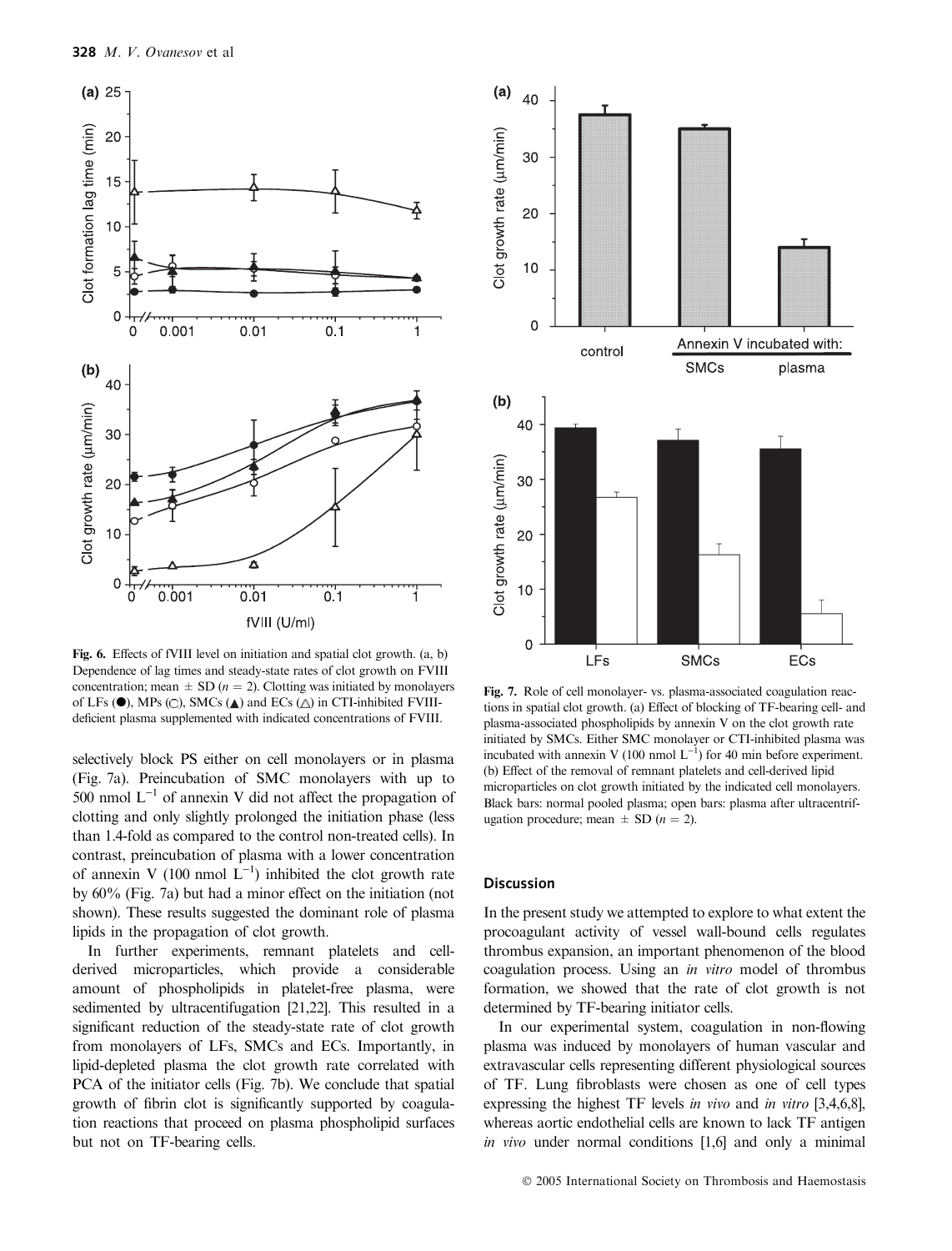TF concentration is associated with these cells in culture [27]. Consistent with different levels of TF expression, the four cell types used in this study demonstrated an up to 6-fold difference in their thrombin generating ability. Importantly, although the markedly different procoagulant activity was manifested as a 4-fold earlier onset of clotting on highly procoagulant LFs than on ECs, the difference in respective rates of clot propagation did not exceed 30%.

Previously, several mechanisms were suggested that may 'mask' the role of vessel wall-bound cells in the formation of large thrombi. Therefore, in our experimental design we excluded blood flow to avoid dilution of activated coagulation factors and deposition of blood-borne TF from the circulation to the luminal surface of the thrombus. Plasma without platelets was used to further highlight the initiator cell-driven coagulation reactions. We also showed that a 10-fold reduction of the fibrin clot density had no effect on the clot growth rate for all cell types. In similar experiments with plasma from fibrinogen knockout mice, Kerlin et al. [28] observed that this low concentration of fibrin binds less than 10% of thrombin activity. Thus, the sequestering of thrombin by a fibrin clot [13,14] was not the factor limiting the contribution of TF-bearing cells in clot expansion.

The current study suggests that initiator cells do not determine the rate of clot propagation because the contribution of coagulation reactions, which involve intrinsic Xase complex and occur in plasma, prevails. This conclusion is based on the following observations. First, in the absence of either FVIII (Fig. 5b) or plasma phospholipids (Fig. 7b) the clot growth rate was low and correlated well with the procoagulant activity of the cell monolayers. Importantly, compensation for FVIII deficiency led to the very close clot growth rates for all cell types independently of their procoagulant activity. Secondly, experiments with annexin V demonstrated a predominant role of plasma-associated phospholipid surfaces in clot propagation over that of cell surface phospholipids. Blocking TF-bearing cell surface phospholipids with annexin V had no effect on the clot growth rate, while blocking/removal of phospholipids from plasma resulted in up to 80% inhibition of the clot growth rate. It should be noted that phospholipid surfaces in plateletfree plasma are mainly presented by cell-derived microparticles and lipoproteins, which are all able to support coagulation reactions. However, annexin V is unable to block a population of very small-size lipid vesicles (diameter  $\leq$  0.1  $\mu$ m) [29] and ultracentrifugation cannot effectively remove such small vesicles and lipoproteins [21]. These trace phospholipid surfaces possibly accounted for the residual clot growth rate in the ultracentrifuged or annexin V-treated plasma (see Fig. 7). Finally, we demonstrated that intrinsic Xase regulates clot growth but is not critical for the initiation of clotting. Collectively, these observations show that generation of coagulation factors in plasma by the intrinsic Xase complex provides a mechanism for sustained and far-ranging propagation of clotting from TF-bearing cells. Although our experimental in vitro system did not contain platelets, which under physiological conditions provide the major procoagulant surfaces, we believe that our results will be also valid for the in vivo situation. Indeed, the presence of platelets will further facilitate plasma-based reactions thus making their role in thrombus growth even greater.

Our results support and further develop the 'cell-based' model of hemostasis [30]. This model postulates that TF-bearing cells provide the stimulus for the initiation of coagulation but they can not support generation of hemostatically sufficient amounts of thrombin [31]. In contrast, a critical role is attributed to activated platelets which provide numerous specific receptors for coagulation factors and in this way support generation of the bulk of thrombin on their surface. While the 'cell-based' model ascribes an essential role to 'transmission' of coagulation reactions from TF-bearing cells to the surface of platelets [12], it does not specify the mechanisms of the spatial clot growth.

We take into consideration that *in vivo* TF-bearing cells are mainly confined to the damaged vessel wall. Therefore, propagation of thrombin generation reactions from the TF-bearing vessel wall to platelets could in fact be the mechanism of the physical expansion of a fibrin clot [26,32]. In our 'spatial' concept, formation of a fibrin clot proceeds through two spatially separated phases: (i) the initiation phase, which occurs on the surface of TF-bearing cells confined to the vessel wall; and (ii) the growth phase, which proceeds within the vessel lumen away from TF-bearing initiator surface, i.e. on activated platelets and cell-derived microparticles. The principal novelty of our model is that it further elucidates the significance of thrombin generation on platelets over that on TF-bearing cells: activated platelets (cell-derived microparticles in our system) support thrombin generation in plasma volume near the luminal surface of growing thrombus. Importantly, both the 'cell-based' and the 'spatial' model agree on the role of intrinsic Xase in normal clot formation. FXa generated on the surface of TF-bearing cells is rapidly inactivated by antithrombin and tissue factor pathway inhibitor thus limiting the contribution of cell surface-bound extrinsic Xase in spatial propagation of thrombin generation. In contrast, more stable FIXa [11] may diffuse to platelets (or other plasma-associated phospholipids) and bind FVIIIa so that assembled intrinsic Xase will provide sustained thrombin generation away from TF-bearing cells [12,31] ('cell-based' model) leading to clot expansion in size ('spatial' model).

Recent reports suggest that specific inhibition of the intrinsic pathway of blood coagulation may be a successful and safe way for the management of thrombosis [33–36]. In animal thrombosis models, blockage of intrinsic Xase assembly suppressed thrombus formation without causing an overt bleeding tendency [33,36]. In ex vivo models of human blood coagulation, inhibition of components of the intrinsic pathway selectively suppressed the propagation phase of thrombin generation on platelets [34] as well as platelet and fibrin deposition from flowing blood [35]. Our experimental results also favor the inhibition of intrinsic Xase as a safe method of antithrombotic therapy. We showed that a decrease in FVIII level significantly reduces the rate of spatial clot growth without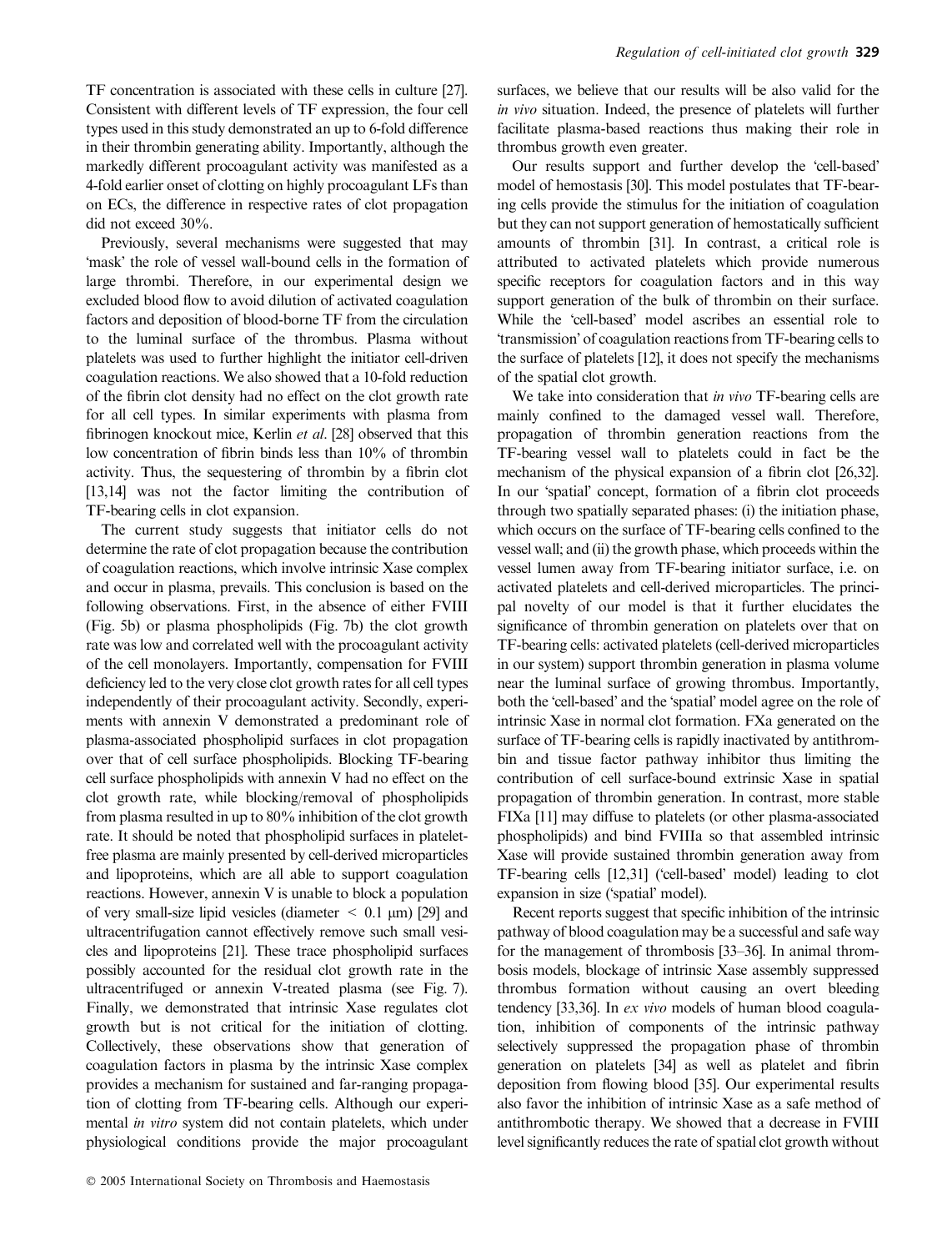affecting the onset of clotting on the cell surface whereas the absence of FVII completely abolishes coagulation. Thus, blockage of intrinsic Xase complex may selectively suppress development of occlusive thrombi without preventing formation of a nascent hemostatic clot.

# Acknowledgements

This work was supported by NIH RO1 grants HL66101 and HL72929 (E.L.S.), NATO grant LST.CLG.979210 (E.L.S. and F.I.A.) and grant from Russian Foundation for Basic Research, grant no. 03-04-48338 (F.I.A.). We are grateful to Drs Kenneth G. Ingham, Alexey Khrenov, Diana Kouiavskaia and Andrey Sarafanov for their critical analysis of the manuscript and helpful suggestions and Dr Robert DellOrco for linguistic assistance. We express our gratitude to Dr V.I. Sarbash for assistance in constructing the experiment setup.

#### References

- 1 Contrino J, Hair GA, Schmeizl MA, Rickles FR, Kreutzer DL. In situ characterization of antigenic and functional tissue factor expression in human tumors utilizing monoclonal antibodies and recombinant factor VIIa as probes. Am J Pathol 1994; 145: 1315–22.
- 2 Hatakeyama K, Asada Y, Marutsuka K, Sato Y, Kamikubo Y, Sumiyoshi A. Localization and activity of tissue factor in human aortic atherosclerotic lesions. Atherosclerosis 1997; 133: 213–19.
- 3 Osterud B, Tindall A, Brox JH, Olsen JO. Thromboplastin content in the vessel walls of different arteries and organs of rabbits. Thromb Res 1986; 42: 323–9.
- 4 Rodgers GM, Greenberg CS, Shuman MA. Characterization of the effects of cultured vascular cells on the activation of blood coagulation. Blood 1983; 61: 1155–62.
- 5 Kirchhofer D, Sakariassen KS, Clozel M, Tschopp TB, Hadvary P, Nemerson Y, Baumgartner HR. Relationship between tissue factor expression and deposition of fibrin, platelets, and leukocytes on cultured endothelial cells under venous blood flow conditions. Blood 1993; 81: 2050–8.
- 6 Drake TA, Morrissey JH, Edgington TS. Selective cellular expression of tissue factor in human tissues. Implications for disorders of hemostasis and thrombosis. Am J Pathol 1989; 134: 1087-97.
- 7 Wilcox JN, Smith KM, Schwartz SM, Gordon D. Localization of tissue factor in the normal vessel wall and in the atherosclerotic plaque. Proc Natl Acad Sci USA 1989; 86: 2839–43.
- 8 Flossel C, Luther T, Muller M, Albrecht S, Kasper M. Immunohistochemical detection of tissue factor (TF) on paraffin sections of routinely fixed human tissue. Histochemistry 1994; 101: 449–53.
- 9 Ardissino D, Merlini PA, Bauer KA, Bramucci E, Ferrario M, Coppola R, Fetiveau R, Lucreziotti S, Rosenberg RD, Mannucci PM. Thrombogenic potential of human coronary atherosclerotic plaques.  $B$ lood 2001; **98**: 2726–9.
- 10 Contrino J, Hair G, Kreutzer DL, Rickles FR. In situ detection of tissue factor in vascular endothelial cells: correlation with the malignant phenotype of human breast disease. Nat Med 1996; 2: 209–15.
- 11 Pieters J, Willems G, Hemker HC, Lindhout T. Inhibition of factor IXa and factor Xa by antithrombin III/heparin during factor X activation. J Biol Chem 1988; 263: 15313–18.
- 12 Monroe DM, Hoffman M, Roberts HR. Transmission of a procoagulant signal from tissue factor-bearing cell to platelets. Blood Coagul Fibrinolysis 1996; 7: 459–64.
- 13 Hathcock JJ, Nemerson Y. Platelet deposition inhibits tissue factor activity: in vitro clots are impermeable to factor Xa. Blood 2004; 104: 123–7.
- 14 Mosesson MW. Antithrombin I. Inhibition of thrombin generation in plasma by fibrin formation. Thromb Haemost 2003; 89: 9–12.
- 15 Nemerson Y, Turitto VT. The effect of flow on hemostasis and thrombosis. Thromb Haemost 1991; 66: 272-6.
- 16 Balasubramanian V, Grabowski E, Bini A, Nemerson Y. Platelets, circulating tissue factor, and fibrin colocalize in ex vivo thrombi: realtime fluorescence images of thrombus formation and propagation under defined flow conditions. Blood 2002; 100: 2787-92.
- 17 Falati S, Gross P, Merrill-Skoloff G, Furie BC, Furie B. Real-time in vivo imaging of platelets, tissue factor and fibrin during arterial thrombus formation in the mouse. Nat Med 2002; 8: 1175–81.
- 18 Ovanesov MV, Krasotkina JV, Ul'yanova LI, Abushinova KV, Plyushch OP, Domogatskii SP, Vorob'ev AI, Ataullakhanov FI. Hemophilia A and B are associated with abnormal spatial dynamics of clot growth. Biochim Biophys Acta 2002; 1572: 45–57.
- 19 Saenko EL, Shima M, Gilbert GE, Scandella D. Slowed release of thrombin-cleaved factor VIII from von Willebrand factor by a monoclonal and a human antibody is a novel mechanism for factor VIII inhibition. J Biol Chem 1996; 271: 27424–31.
- 20 Ananyeva NM, Kouiavskaia DV, Shima M, Saenko EL. Intrinsic pathway of blood coagulation contributes to thrombogenicity of atherosclerotic plaque. Blood 2002; 99: 4475–85.
- 21 Taube J, McWilliam N, Luddington R, Byrne CD, Baglin T. Activated protein C resistance: effect of platelet activation, plateletderived microparticles, and atherogenic lipoproteins. Blood 1999; 93: 3792–7.
- 22 Korotina NG, Ovanesov MV, Plyusch OP, Kopylov KG, Lopatina EG, Saenko EL, Butylin AA, Ataullakhanov FI. Spontaneous clots in normal plasma and plasma of patients with hemophilia A. Haematol Transfusial (Russia) 2002; 47: 26–30.
- 23 Muller AD, van Deijk WA, Devilee PP, Dam-Mieras MC, Hemker HC. The activity state of factor VII in plasma. two pathways for the cold promoted activation of factor VII. Br J Haematol 1986; 62: 367–77.
- 24 Hemker HC, Giesen PL, Ramjee M, Wagenvoord R, Beguin S. The thrombogram: monitoring thrombin generation in platelet-rich plasma. Thromb Haemost 2000; 83: 589–91.
- 25 Nagashima H. Studies on the different modes of action of the anticoagulant protease inhibitors DX-9065a and Argatroban. I. Effects on thrombin generation. J Biol Chem 2002; 277: 50439–44.
- 26 Ovanesov MV, Lopatina EG, Saenko EL, Ananyeva NM, Ul'yanova LI, Plyushch OP, Butilin AA, Ataullakhanov FI. Effect of factor VIII on tissue factor-initiated spatial clot growth. Thromb Haemost 2003; 89: 235–42.
- 27 Zwaginga JJ, de Boer HC, Ijsseldijk MJ, Kerkhof A, Muller-Berghaus G, Gruhlichhenn J, Sixma JJ, de Groot PG. Thrombogenicity of vascular cells. Comparison between endothelial cells isolated from different sources and smooth muscle cells and fibroblasts. Arteriosclerosis 1990; 10: 437–48.
- 28 Kerlin B, Cooley BC, Isermann BH, Hernandez I, Sood R, Zogg M, Hendrickson SB, Mosesson MW, Lord S, Weiler H. Cause–effect relation between hyperfibrinogenemia and vascular disease. Blood 2004; 103: 1728–34.
- 29 Shi J, Gilbert GE. Lactadherin inhibits enzyme complexes of blood coagulation by competing for phospholipid-binding sites. Blood 2003; 101: 2628–36.
- 30 Monroe DM, Hoffman M, Roberts HR. Platelets and thrombin generation. Arterioscler Thromb Vasc Biol 2002; 22: 1381–9.
- 31 Monroe DM, Roberts HR, Hoffman M. Platelet procoagulant complex assembly in a tissue factor-initiated system. Br J Haematol 1994; 88: 364–71.
- 32 Ataullakhanov FI, Guriia GT. Spatial aspects of the dynamics of blood coagulation. I. Hypothesis. Biofizika 1994; 39: 89–96.
- 33 Dewerchin MEL, Singh I, Grailly S, Saint-Remy JM, Collen D, Jacquemin M. Inhibition of factor VIII with a partially inhibitory human recombinant monoclonal antibody prevents thrombotic